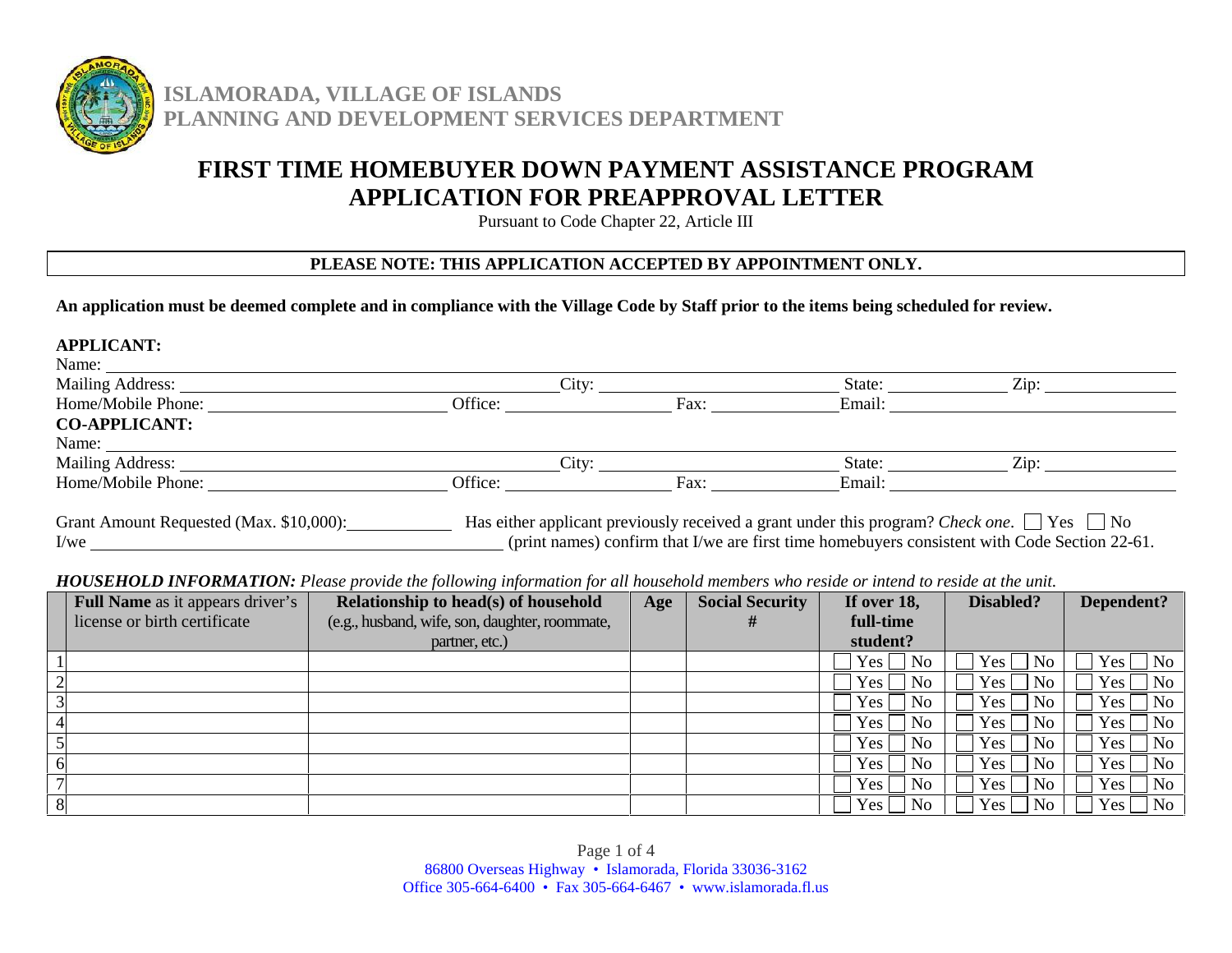# Application for Preapproval Letter

**EMPLOYMENT & INCOME INFORMATION:** For "Adjusted Gross Income," use the amount indicated on the most recently filed IRS Form 1040 income tax return.

|        | <b>Full Name</b><br>(same order as above) | <b>Employer Name, Address &amp; Phone #</b><br>(please note if unemployed, retired or student) | <b>Position Title</b>          | <b>Adjusted Gross</b><br><b>Income</b> |
|--------|-------------------------------------------|------------------------------------------------------------------------------------------------|--------------------------------|----------------------------------------|
|        |                                           |                                                                                                |                                |                                        |
|        |                                           |                                                                                                |                                |                                        |
|        |                                           |                                                                                                |                                |                                        |
|        |                                           |                                                                                                |                                |                                        |
|        |                                           |                                                                                                |                                |                                        |
|        |                                           |                                                                                                |                                |                                        |
|        |                                           |                                                                                                |                                |                                        |
| o<br>Ō |                                           |                                                                                                |                                |                                        |
|        |                                           |                                                                                                | <b>Total household income:</b> |                                        |

### **The following is a list of submittals and documents required for a Preapproval Letter.**

- **Proof of Residency or Employment.** Provide proof of residency or employment within the Village or Monroe County.
- Affidavit of Occupancy. Applicant shall provide a signed and notarized affidavit that the applicant intends to occupy the property purchased under this program as the applicant's principal address. *Page 4 of this Application.*
- **Proof of United States citizenship or resident alien.** Provide a copy of the birth certificate, naturalization certificate issued by USCIS or former INS, certificate of citizenship, Form FS-250 issued by the US embassy or consulate, a copy of your unexpired passport or copy (front and back) of permanent resident card.
- **Proof of Age.** Copy of driver's license, birth certificate or other officially-issued proof of identification indicating applicant is at least eighteen (18) years of age.
- **Adjusted Gross Income.** Copy of most recent year's filed IRS Form 1040 income tax return showing adjusted gross income for each household member. Transcripts are not acceptable. **Copies must be requested directly from the IRS and mailed directly from the IRS to the Village, unless prepared by a Certified Public Accountant and signed by all parties**. Attach copies of all W-2 forms. If an applicant is self-employed, then all schedules must accompany the IRS tax return. Additional information may be requested.

*If deemed necessary to complete a full review of the application, the Planning and Development Services Department reserves the right to request additional information.*

# **Important Notice to Applicants**

- *Initial Here*: The Applicant agrees to cooperate in providing the information and documentation necessary to satisfy the requirements of the Village's First Time Home Buyers Down Payment Assistance Program.
- *Initial Here*: If approved, the grant money is transferred to the closing agent prior to the closing date to be held in escrow. If the unit proposed for purchase does not have an existing deed restriction within a minimum of ten years remaining, then the applicant shall be required to complete all required forms and documents for the Declaration of Restrictive Covenants to deed restrict the unit prior to the closing agent releasing the funds. If you have not heard from your lender in a timely fashion, please contact the Village.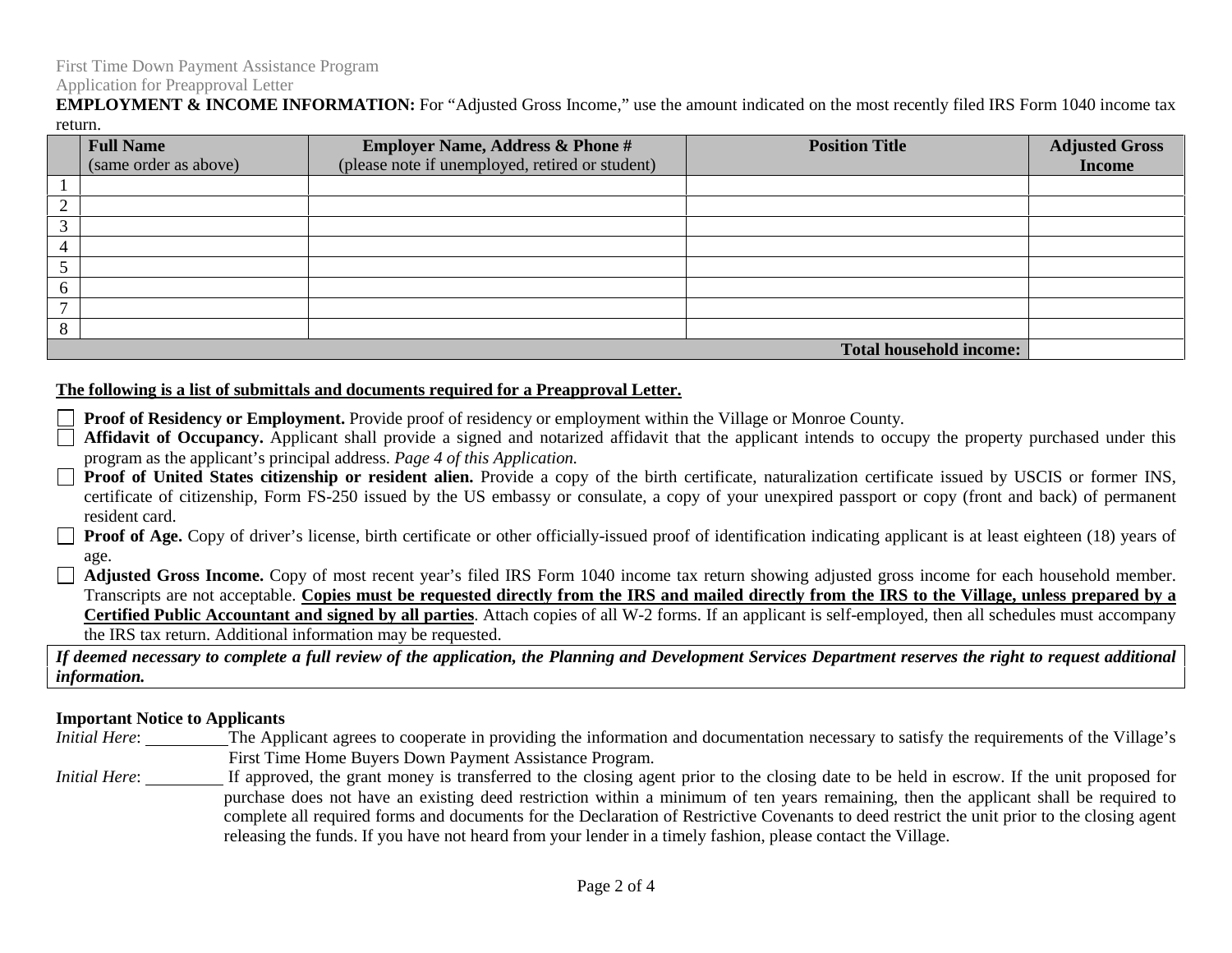## First Time Down Payment Assistance Program Application for Preapproval Letter

#### **Authorization**

The undersigned applicant(s) hereby authorize the Village or its agents to secure, conduct or investigate my (our) credit history, criminal background, general reputation and character, financial responsibility and statements made within the application.

#### **Release of Information**

I/we, (printed name) hereby authorize the Village to release, without liability, information regarding my income, employment, assets and other information necessary to determine my eligibility for the First Time Down Payment Assistance Program. I understand that only information necessary for determining eligibility may be requested.

I/we, 1/we, 1/we, 1/we, 1/we, 1/we, 1/we, 1/we, 1/we, 1/we, 1/we, 1/we, 1/we, 1/we, 1/we, 1/we, 1/we, 1/we, 1/we, 1/we, 1/we, 1/we, 1/we, 1/we, 1/we, 1/we, 1/we, 1/we, 1/we, 1/we, 1/we, 1/we, 1/we, 1/we, 1/we, 1/we, 1/we, documentation necessary to qualify me for financial assistance.

#### **Agreement to Conditions**

I/we, (printed name) that a photocopy of this authorization may be used for the purposes stated above. I understand that I have the right to review my file and correct any information found to be incorrect.

#### **Disclosures**

- 1. Please be aware that some homes in the Village are at or below Base Flood Elevation and may affect your Flood Insurance Premiums.
- 2. The Village will not subordinate on a "cash out" refinance.

**I certify that I am familiar with the information contained in this application, and that to the best of my knowledge such information is true, complete and accurate. I certify that all information required has been provided.**

| Signature of Applicant                                 | Signature of Co-Applicant                                                                                           |
|--------------------------------------------------------|---------------------------------------------------------------------------------------------------------------------|
| Print Name:                                            | Print Name:                                                                                                         |
| Date:                                                  | Date:                                                                                                               |
| <b>STATE OF</b>                                        | Sworn to and subscribed before me this $\_\_\_\_$ day of $\_\_\_\_\_$ , 20, by $\_\_\_\_\_\_$ , by $\_\_\_\_\_\_\_$ |
| <b>COUNTY OF</b>                                       |                                                                                                                     |
| attorney in fact) for                                  | (name of entity or party on behalf of whom application was executed).                                               |
| SEAL:<br>Signature of Notary Public – State of Florida |                                                                                                                     |
| $\Box$ Personally Known $\Box$ Produced Identification | Type of ID                                                                                                          |